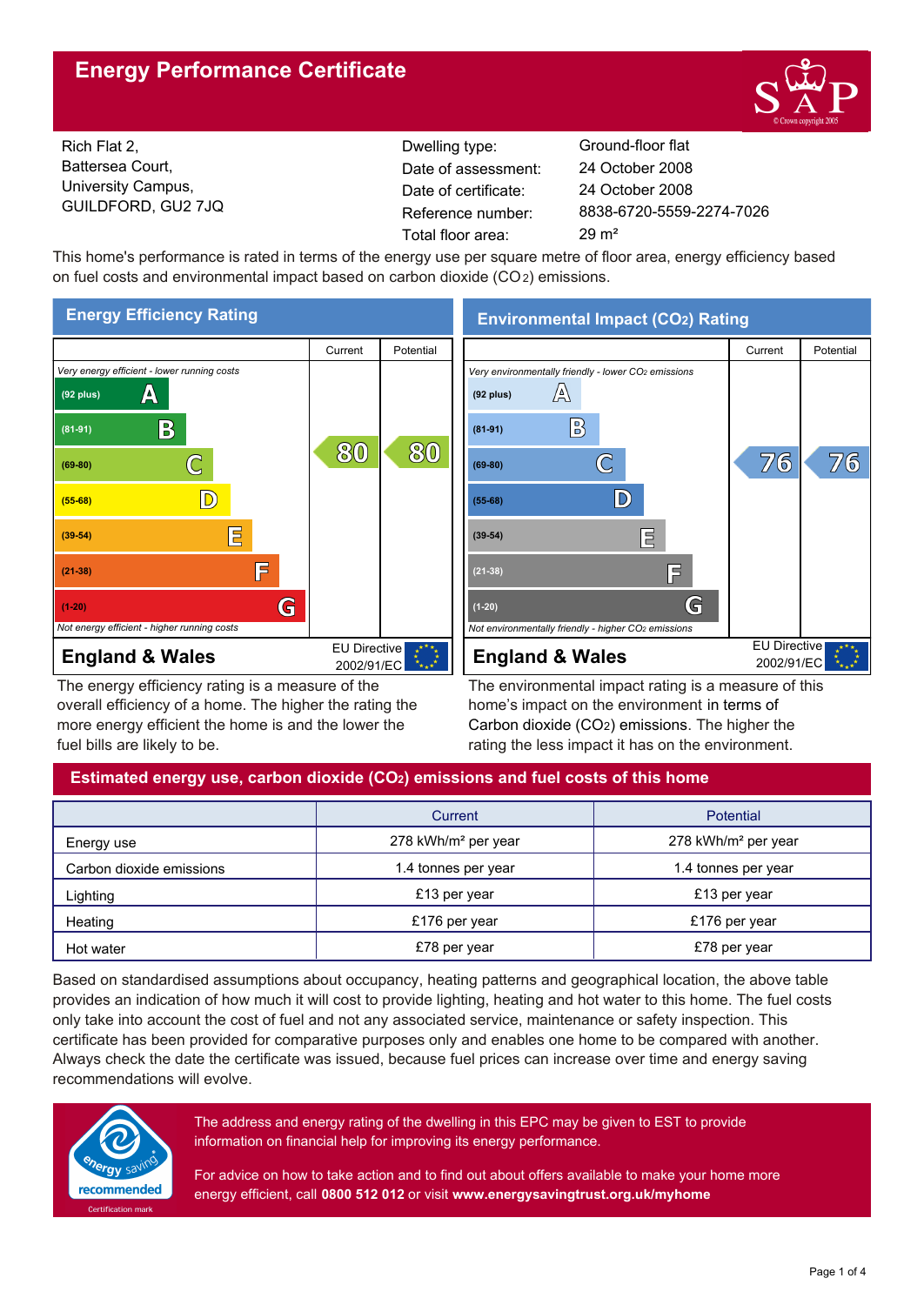### **About this document**

The Energy Performance Certificate for this dwelling was produced following an energy assessment undertaken by a qualified assessor, accredited by Elmhurst Energy Systems, to a scheme authorised by the Government. This certificate was produced using the RdSAP 2005 assessment methodology and has been produced under the Energy Performance of Buildings (Certificates and Inspections) (England and Wales) Regulations 2007 as amended. A copy of the certificate has been lodged on a national register.

| Assessor's accreditation number: | EES/002004                                     |
|----------------------------------|------------------------------------------------|
| Assessor's name:                 | Gary John Ryan                                 |
| Company name/trading name:       | <b>Energy Assess UK Limited</b>                |
| Address:                         | 5 Bryanstone Close, Guildford, Surrey, GU2 9UJ |
| Phone number:                    | 07894 801 963                                  |
| Fax number:                      | 01483 829557                                   |
| E-mail address:                  | gary@energyassessuk.com                        |
| Related party disclosure:        |                                                |

### **If you have a complaint or wish to confirm that the certificate is genuine**

Details of the assessor and the relevant accreditation scheme are as above. You can get contact details of the accreditation scheme from their website at www.elmhurstenergy.co.uk together with details of their procedures for confirming authenticity of a certificate and for making a complaint.

## **About the building's performance ratings**

The ratings on the certificate provide a measure of the building's overall energy efficiency and its environmental impact, calculated in accordance with a national methodology that takes into account factors such as insulation, heating and hot water systems, ventilation and fuels used. The average Energy Efficiency Rating for a dwelling in England and Wales is band E (rating 46).

Not all buildings are used in the same way, so energy ratings use 'standard occupancy' assumptions which may be different from the specific way you use your home. Different methods of calculation are used for homes and for other buildings. Details can be found at www.communities.gov.uk/epbd.

Buildings that are more energy efficient use less energy, save money and help protect the environment. A building with a rating of 100 would cost almost nothing to heat and light and would cause almost no carbon emissions. The potential ratings on the certificate describe how close this building could get to 100 if all the cost effective recommended improvements were implemented.

## **About the impact of buildings on the environment**

One of the biggest contributors to global warming is carbon dioxide. The way we use energy in buildings causes emissions of carbon. The energy we use for heating, lighting and power in homes produces over a quarter of the UK's carbon dioxide emissions and other buildings produce a further one-sixth.

The average household causes about 6 tonnes of carbon dioxide every year. Adopting the recommendations in this report can reduce emissions and protect the environment. You could reduce emissions even more by switching to renewable energy sources. In addition there are many simple everyday measures that will save money, improve comfort and reduce the impact on the environment. Some examples are given at the end of this report.

#### **Visit the Government's website at www.communities.gov.uk/epbd to:**

- Find how to confirm the authenticity of an energy performance certificate
- Find how to make a complaint about a certificate or the assessor who produced it •
- Learn more about the national register where this certificate has been lodged •
- Learn more about energy efficiency and reducing energy consumption •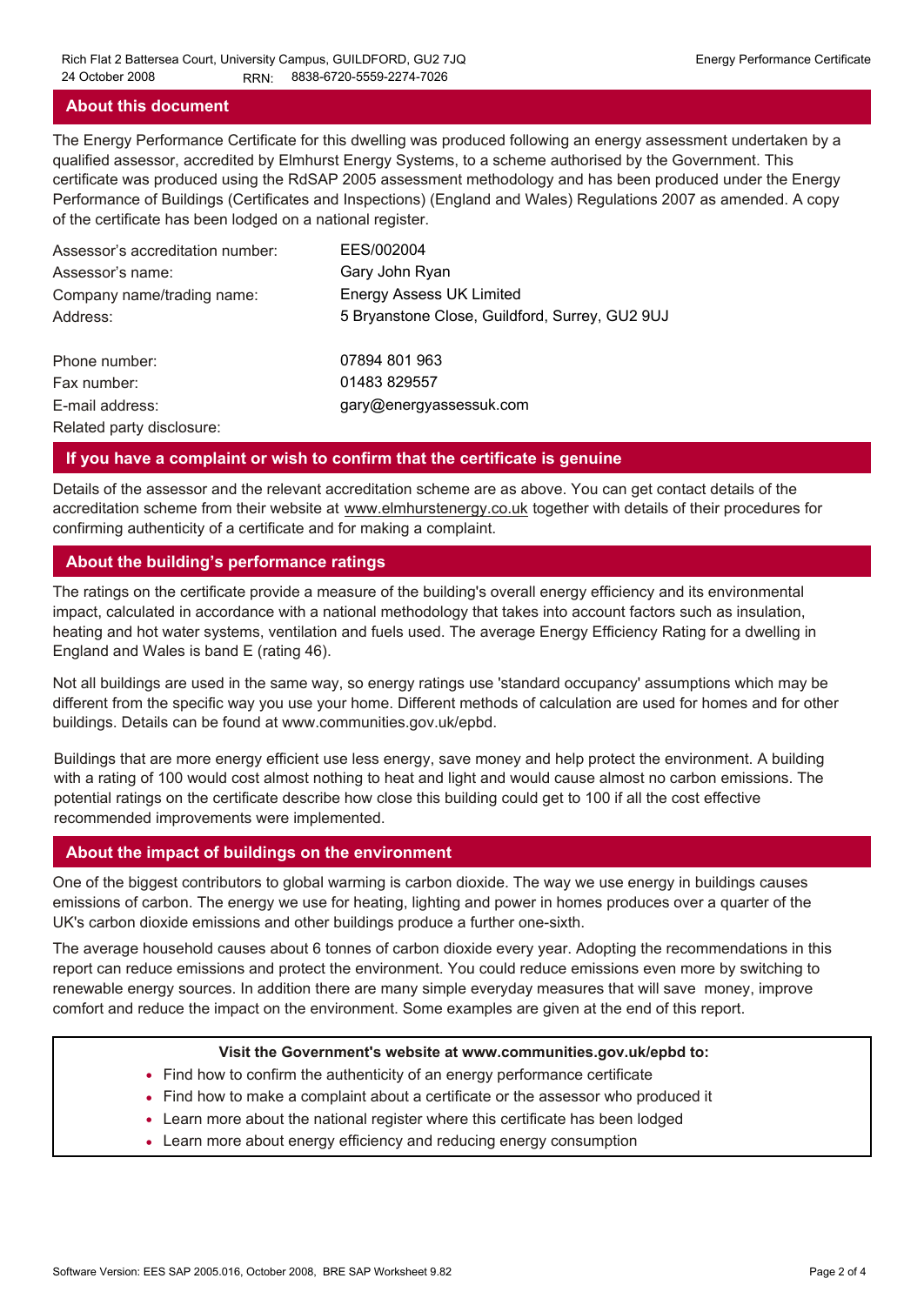# Recommended measures to improve this home's energy performance

Rich Flat 2, Battersea Court, University Campus, GUILDFORD, GU2 7JQ Date of certificate:

Reference number: 8838-6720-5559-2274-7026 24 October 2008

## **Summary of this home's energy performance related features**

The following is an assessment of the key individual elements that have an impact on this home's performance rating. Each element is assessed against the following scale: Very poor / Poor / Average / Good / Very good.

| Elements                                  | Description                                                        | Current performance      |                 |
|-------------------------------------------|--------------------------------------------------------------------|--------------------------|-----------------|
|                                           |                                                                    | <b>Energy Efficiency</b> | Environmental   |
| Walls                                     | Cavity wall, filled cavity                                         | Good                     | Good            |
| Roof                                      | (another dwelling above)                                           |                          |                 |
| Floor                                     | Solid, no insulation (assumed)                                     |                          |                 |
| Windows                                   | Fully double glazed                                                | Average                  | Average         |
| Main heating                              | Community scheme                                                   | Good                     | Good            |
| Main heating controls                     | Flat rate charging, no thermostatic control of room<br>temperature | Very poor                | Very poor       |
| Secondary heating                         | None                                                               |                          |                 |
| Hot water                                 | From main system                                                   | Very good                | Very good       |
| Lighting                                  | Low energy lighting in all fixed outlets                           | Very good                | Very good       |
| Current energy efficiency rating          |                                                                    | C <sub>80</sub>          |                 |
| Current environmental impact (CO2) rating |                                                                    |                          | C <sub>76</sub> |

## **Low and zero carbon energy sources**

None

## **Recommendations**

None

## **Further measures to achieve even higher standards**

None